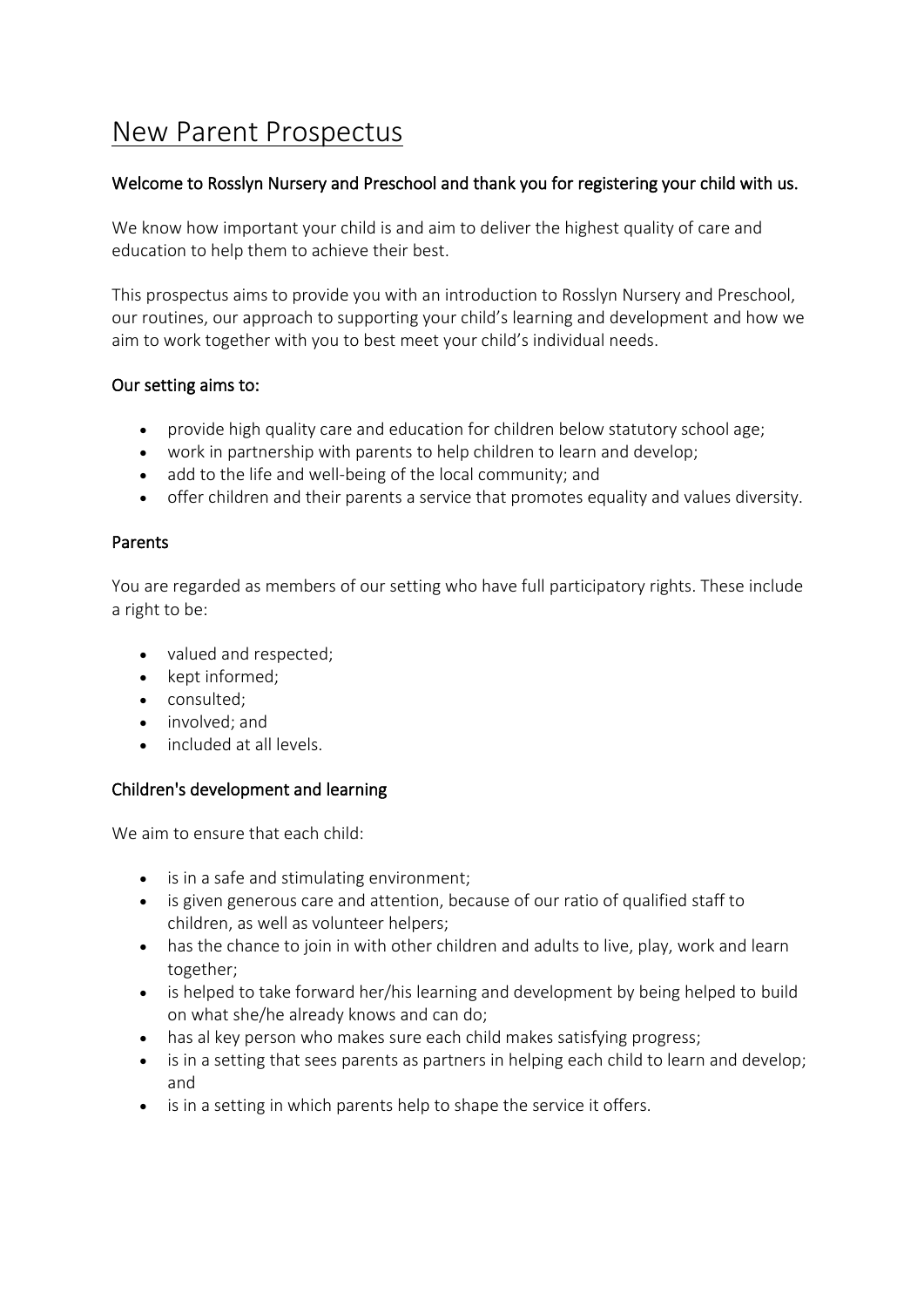## *The Early Years Foundation Stage*

Provision for the development and learning of children from birth to 5 years is guided by the Early Years Foundation Stage. Our provision reflects the four overarching principles of the *Statutory Framework for the Early Years Foundation Stage* (DfE 2014):

• *A Unique Child*

Every child is a unique child who is constantly learning and can be resilient, capable, confident and self-assured.

• *Positive Relationships*

Children learn to be strong and independent through positive relationships.

• *Enabling Environments*

Children learn and develop well in enabling environments, in which their experiences respond to their individual needs and there is a strong partnership between practitioners, parents and carers.

• *Learning and Development*

Children develop and learn in different ways and at different rates. The framework covers the education and care of all children in early years provision including children with special educational needs and disabilities.

## How we provide for development and learning

Children start to learn about the world around them from the moment they are born. The care and education offered by our setting helps children to continue to do this by providing all the children with interesting activities that are appropriate for their age and stage of development.

*The Areas of Development and Learning comprise:*

- *Prime Areas*
- Personal, social and emotional development.
- Physical development.
- Communication and language.
- *Specific Areas*
- Literacy.
- Mathematics.
- Understanding the world.
- Expressive arts and design.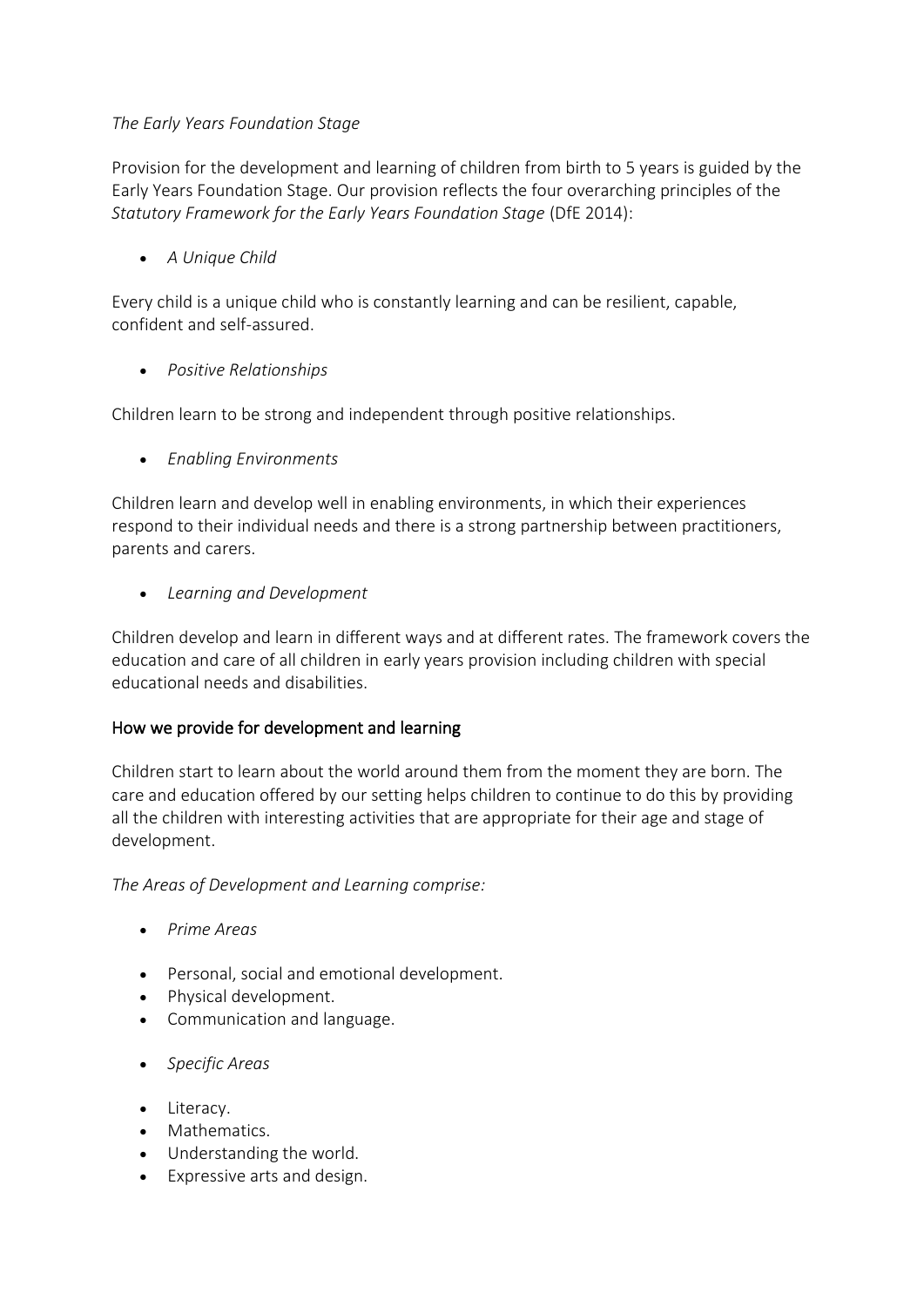For each area, the level of progress that children are expected to have attained by the end of the Early Years Foundation Stage is defined by the Early Learning Goals. These goals state what it is expected that children will know, and be able to do, by the end of the reception year of their education.

The *Early Years Outcomes* (DfE 2013) guidance sets out the likely stages of progress a child makes along their progress towards the Early Learning Goals. Our setting has regard to these when we assess children and plan for their learning. Our programme supports children to develop the knowledge, skills and understanding they need for:

## *Personal, social and emotional development*

- making relationships;
- self-confidence and self-awareness; and
- managing feelings and behaviour.

#### *Physical development*

- moving and handling; and
- health and self-care.

#### *Communication and language*

- listening and attention;
- understanding; and
- speaking.

#### *Literacy*

- reading; and
- writing.

#### *Mathematics*

- numbers; and
- shape, space and measure.

#### *Understanding the world*

- people and communities;
- the world; and
- technology.

#### *Expressive arts and design*

- exploring and using media and materials; and
- being imaginative.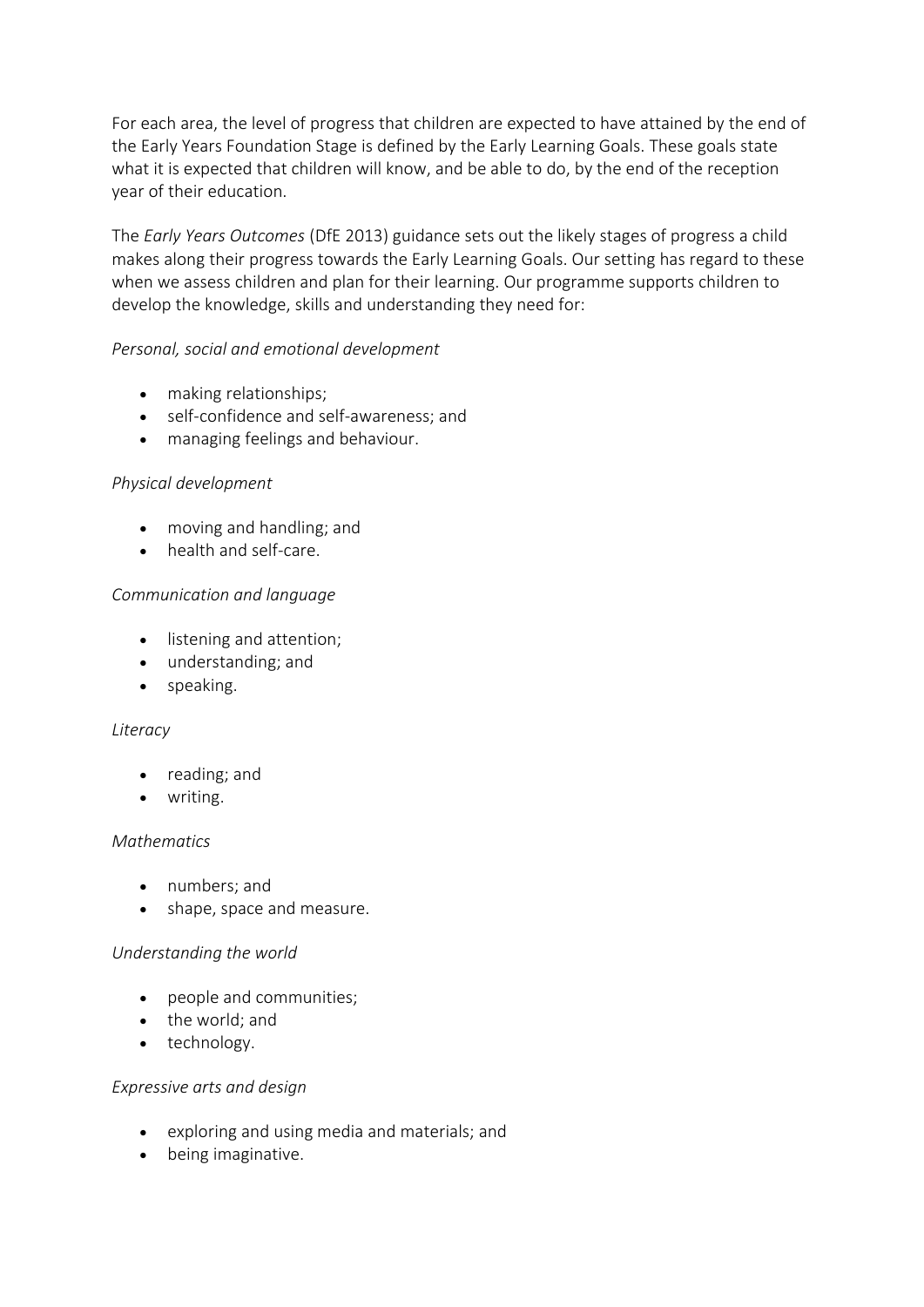# Our approach to learning and development and assessment

### *Learning through play*

Being active and playing supports young children's learning and development through doing and talking. This is how children learn to think about and understand the world around them. We use the EYFS statutory guidance to plan and provide opportunities which will help children to make progress in all areas of learning. This programme is made up of a mixture of activities that children plan and organise for themselves and activities planned and led by practitioners.

## *Characteristics of effective learning*

We understand that all children engage with other people and their environment through the characteristics of effective learning that are described in the Early Years Foundation Stage as:

- playing and exploring engagement;
- active learning motivation; and
- creating and thinking critically thinking.

We aim to provide for the characteristics of effective learning by observing how a child is learning and being clear about what [we/I] can do and provide in order to support each child to remain an effective and motivated learner.

#### *Assessment*

We assess how young children are learning and developing by observing them frequently. We use information that we gain from observations, as well as from photographs or videos of the children, to document their progress and where this may be leading them. We document all this on their individual learning journeys which we do using a secure online system called Tapestry. We believe that parents know their children best and we ask you to contribute to this journal by sharing information about what your child likes to do at home and how you, as parents, are supporting development.

Tapestry makes periodic assessment summaries of children's achievement based on our ongoing development records. Through this we are able to see clearly how the child is progressing through the stages of development in all areas of the Early Years Foundation Stage (EYFS). When a child moves onto school we complete an Individual Development Map to share with the child's school. This form covers the seven areas of learning and the three Characteristics of Effective Learning as set down by the EYFS. It gives a snapshot of the child and flags up any issues or problems.

#### *The progress check at age two*

The Early Years Foundation Stage requires that we supply parents and carers with a short written summary of their child's development in the three prime areas of learning and development - personal, social and emotional development; physical development; and communication and language - when a child is aged between 24 - 36 months. Your child's key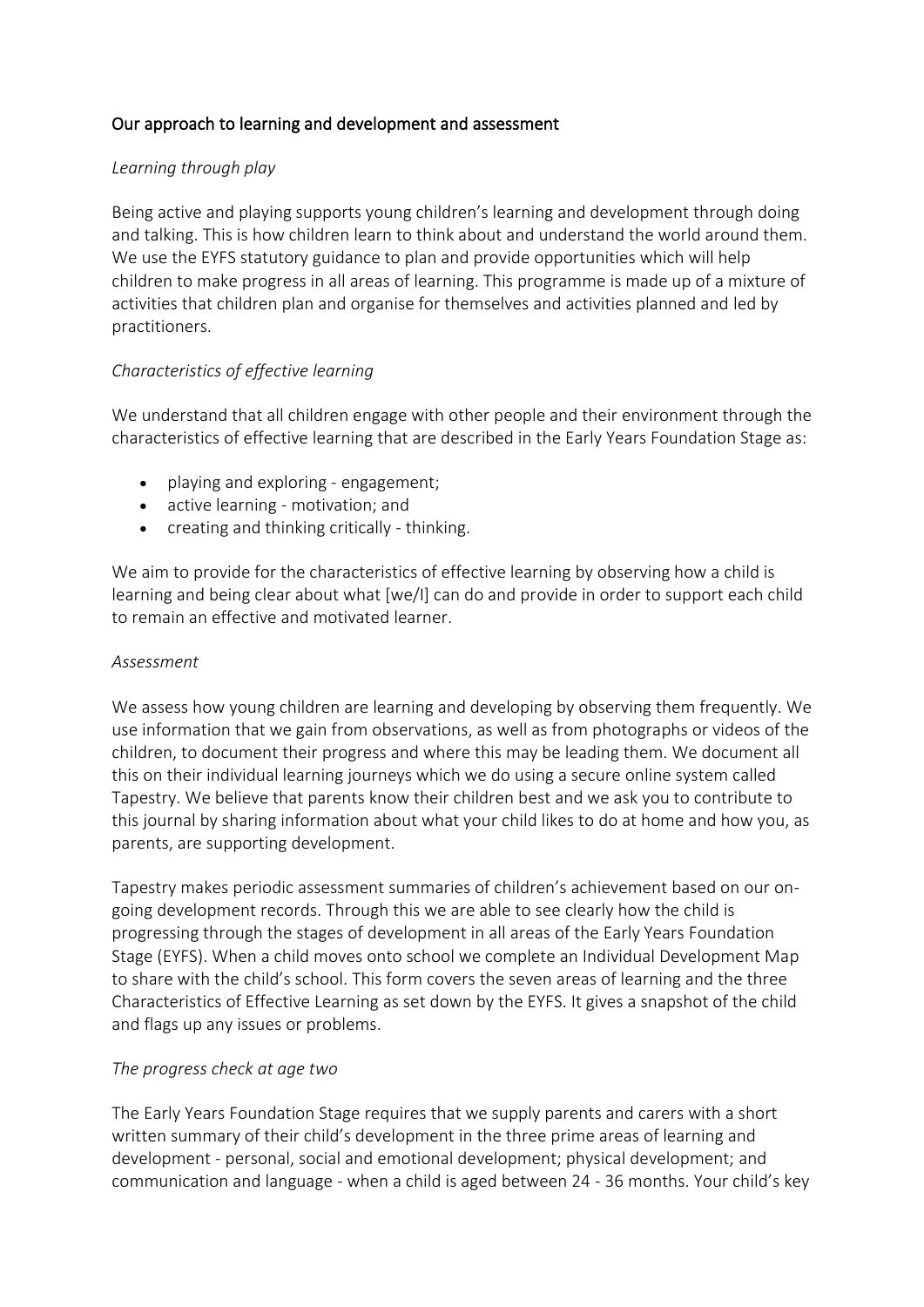person is responsible for completing the check using information from on-going observational assessments carried out as part of our everyday practice, taking account of the views and contributions of parents and other professionals.

#### Records of achievement

Your child's key person will keep a record of achievement for him/her. This is done by having a learning journey which is created by the key person using our secure online system called Tapestry. Using this system enables you the parent/carer to access securely your child's daily achievements at our nursery. (It is password protected). We encourage parents to comment and add to the journal information about your child's needs, activities, interests and achievements, so that together we can celebrate his/her achievements and provide what your child needs for his/her wellbeing and to make progress.

#### Working together for your children

We maintain the ratio of adults to children in the setting that is set by the Safeguarding and Welfare Requirements. We also have volunteer parent helpers, where possible, to complement these ratios. This helps us to:

- give time and attention to each child;
- talk with the children about their interests and activities;
- help children to experience and benefit from the activities we provide; and
- allow the children to explore and be adventurous in safety.

The staff who work at our setting are:

| Name                  | Job Title                 | <b>Qualifications and Experience</b>                                                |
|-----------------------|---------------------------|-------------------------------------------------------------------------------------|
| Annabelle Allan       | <b>Setting Manager</b>    | CACHE NVQ3 in Childcare,<br>Learning and Development.<br>First Aid. SENCO Training. |
| Marie-Louise Raisbeck | Business Manager.         |                                                                                     |
|                       | Deputy Manager.           |                                                                                     |
|                       | Early Years Practitioner. |                                                                                     |
|                       | Behaviour Coordinator.    |                                                                                     |
| Dunia Ball            | Assistant Manager.        | Qualified teacher overseas<br>teacher. Naric equivalent NVQ                         |
|                       | Early Years Practitioner. | L2 in Childcare, Learning and<br>Development.                                       |
|                       | Spanish Teacher.          |                                                                                     |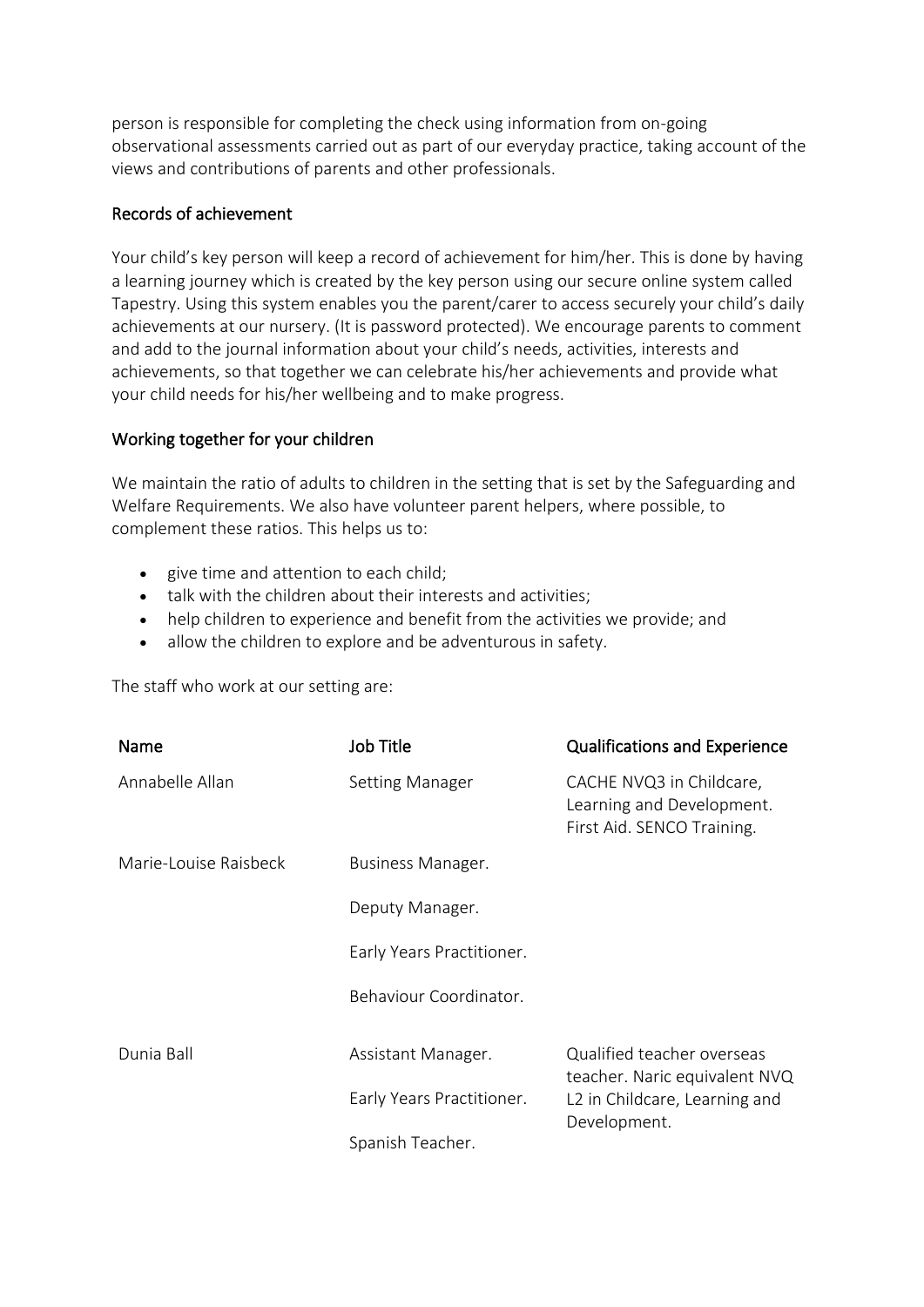| Catherine Sharif                                                      |     |             | Early Years Practitioner.<br>SENCO.                                                 |                | Degree in Nursing Studies<br>(Adult).<br>Equivalent NVQ L3 in Childcare,<br>Learning and Development. |  |
|-----------------------------------------------------------------------|-----|-------------|-------------------------------------------------------------------------------------|----------------|-------------------------------------------------------------------------------------------------------|--|
| Jane Burns                                                            |     |             | Early Years Practitioner.                                                           |                | PGCE in Early Years Education.                                                                        |  |
| Lucy Soleri<br>Nathalie Chungsee-Culhane                              |     |             | Early Years Practitioner.<br>Health and Safety Person.<br>Early Years Practitioner. |                | NVQ3 in Childcare, Learning<br>and Development.<br>Cache level 3 Diploma in<br>Childcare Education.   |  |
| We are open for                                                       |     |             | 38                                                                                  |                | weeks each year.                                                                                      |  |
| We are open for                                                       |     | 5           |                                                                                     | days each week |                                                                                                       |  |
| The times we are open are                                             |     | 09:05-12:20 |                                                                                     |                |                                                                                                       |  |
| We provide care and education for young children between the ages of: |     |             |                                                                                     |                |                                                                                                       |  |
| $\overline{2}$                                                        | and | 4           | years.                                                                              |                |                                                                                                       |  |

## How parents take part in the setting

Our setting recognises parents as the first and most important educators of their children. All our staff see themselves as partners with parents in providing care and education for their children. Please also see our *parental involvement policy*. There are many ways in which parents take part in making our setting a welcoming and stimulating place for children and parents, such as:

- exchanging knowledge about their children's needs, activities, interests and progress with their key person during half termly consultations and through Tapestry.
- contributing to the progress check at age two;
- helping during the nursery session; reading a story, sharing a skill, sharing an interest;
- helping to provide equipment and materials used in the children's play activities;
- taking part in events and informal discussions about the activities and curriculum provided by the setting;
- joining in community activities, in which the setting takes part; and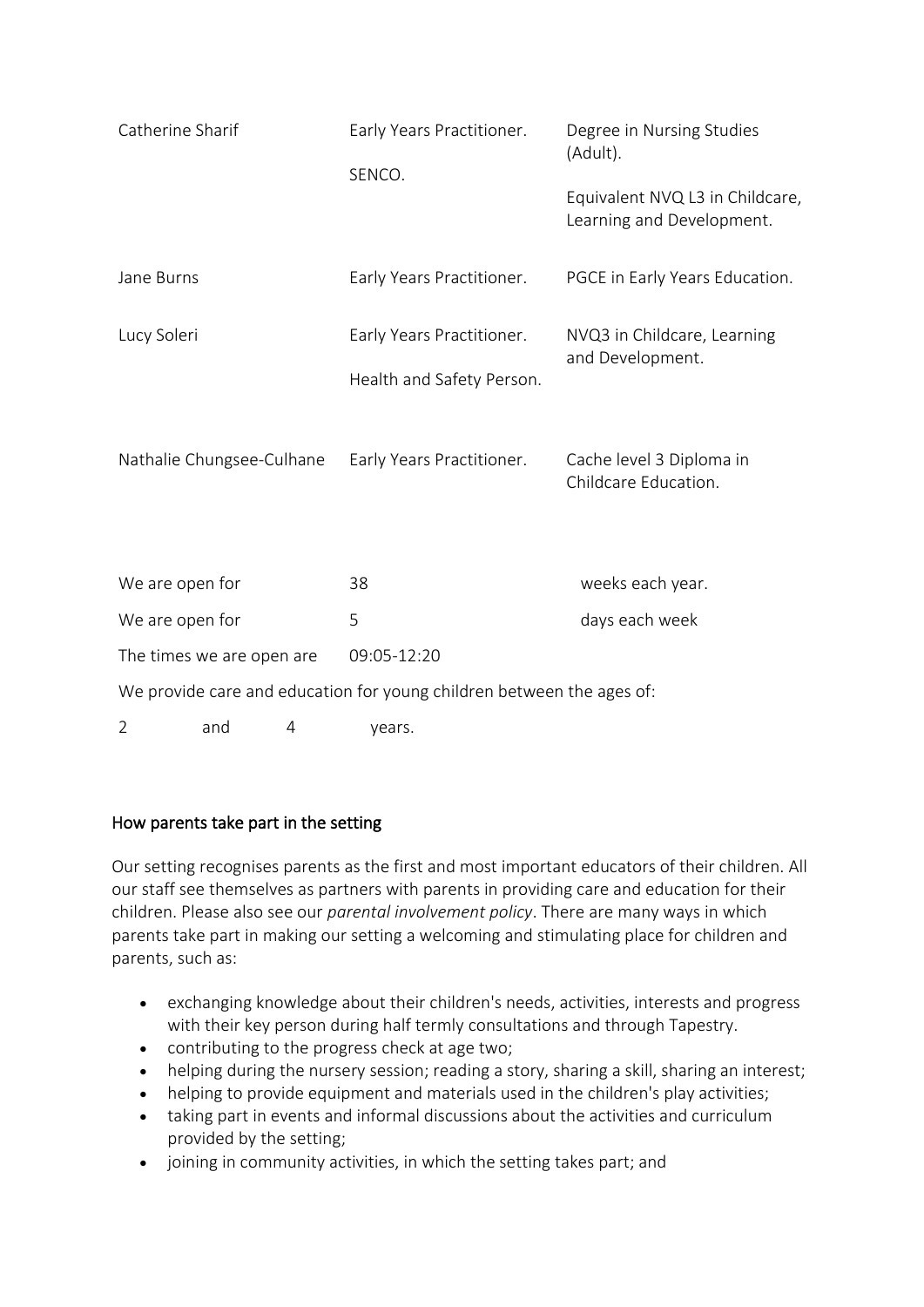• building friendships with other parents in the setting.

# Parent helpers

If a parent would like to help out at our nursery in any way, please ask the manager or your key person. We frequently encourage parents to join us placing information in our newsletter of our upcoming activities. If a parent has a particular skill for example musician, doctor, dentist etc we ask them to come and talk /play to the children. Helping at the session enables parents to see what the day-to-day life of our setting is like and to join in helping the children to get the best out of their activities.

# Key person and your child

Our setting uses a key person approach. This means that each member of staff has a group of children for whom she/he is particularly responsible. Your child's key person will be the person who will work with you to make sure that the childcare that we provide is right for your child's particular needs and interests. When your child first starts at the setting, he/she will help your child to settle and throughout your child's time at the setting, he/she will help your child to benefit from our activities.

## Learning opportunities for adults

As well as gaining childcare qualifications, our staff take part in further training to help them to keep up-to date with early years care and education and in particular safeguarding. We also keep up to date with best practice, as a member of the Pre-school Learning Alliance, through *Under 5* magazine and other publications produced by the Alliance. The key person and deputy manager will where necessary help parents in developing their children's learning and development at home.

# The setting's timetable and routines

Our nursery believes that care and education are equally important in the experience which we offer children. The routines and activities that make up the day in our nursery are provided in ways that:

- help each child to feel that she/he is a valued member of the setting;
- ensure the safety of each child;
- help children to gain from the social experience of being part of a group; and
- provide children with opportunities to learn and help them to value learning.

## The session

We organise our sessions so that the children can choose from, and work at, a range of activities and, in doing so, build up their ability to select and work through a task to its completion. The children are also helped and encouraged to take part in adult-led small and large group activities, which introduce them to new experiences and help them to gain new skills, as well as helping them to learn to work with others. Outdoor activities contribute to children's health, their physical development and their knowledge of the world around them.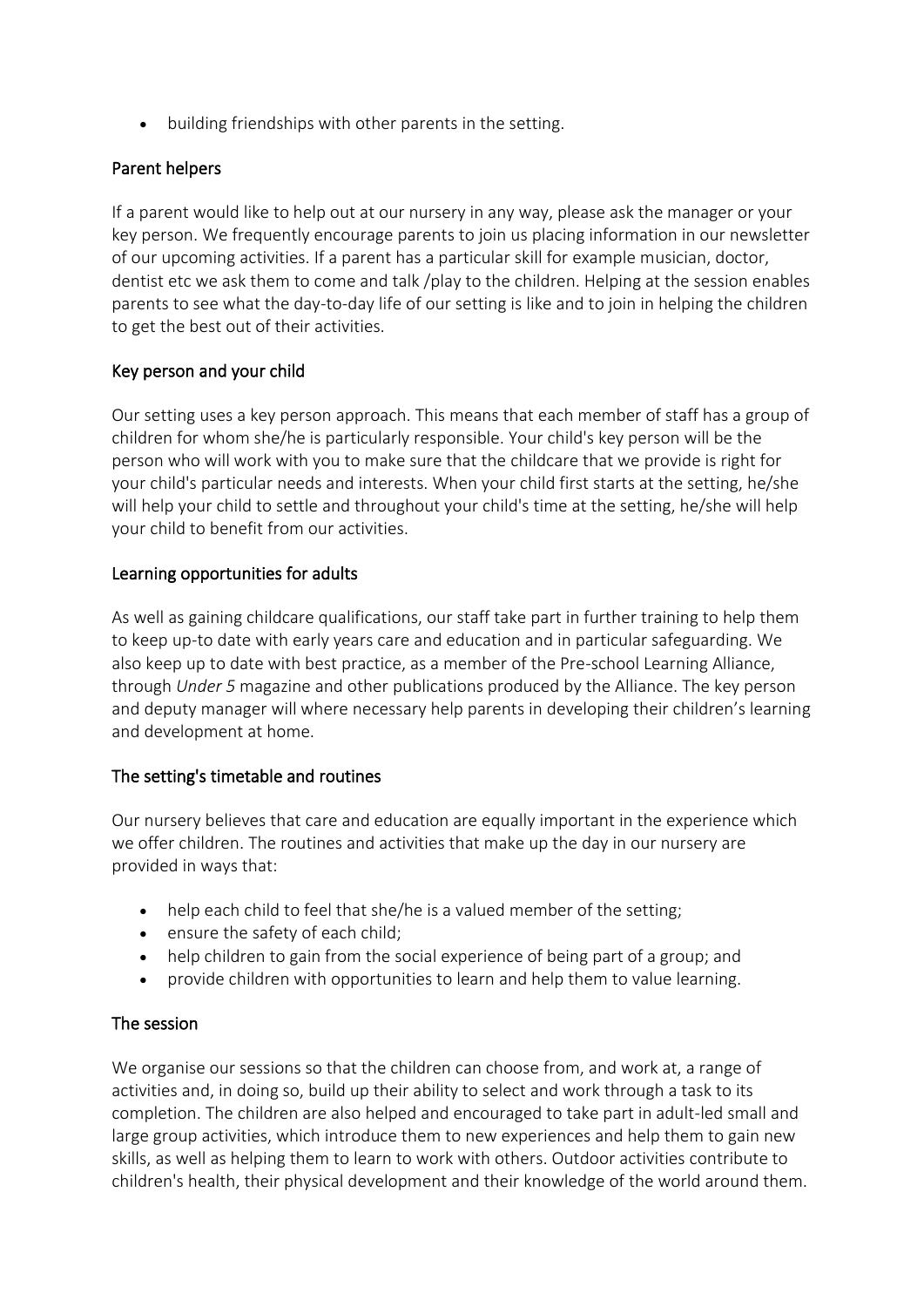The children have the opportunity, and are encouraged, to take part in outdoor child-chosen and adult-led activities, as well as those provided inside.

## Snacks

We ask you to provide your child daily with a small snack box containing healthy snacks only. fruit/veg/rice cakes/breadsticks. No chocolate, no nuts (we are a nut free zone). We will provide milk and water for the children to drink. Our snack time is a social event where children and adults eat together. Please tell us about your child's dietary needs so that we can plan accordingly.

# Clothing

We provide aprons for the children when they play with messy activities. We encourage children to gain the skills that help them to be independent and look after themselves. These include taking themselves to the toilet and taking off and putting on aprons. We do ask parents to be mindful that their child's children's clothing may get stained, so therefore we encourage you not to put your child in his/her best clothes. We ask that your child comes to our nursery with a small named rucksack containing a full change of named clothes, along with nappies, and wipes if appropriate, (we provide nappy sacks). We also stress the importance that your child's outer wear is all named.

## Policies

Significant policies are available to view on our website, and on your visit hour with your child there will be an opportunity for you to read all our policies and procedures should you wish too.

Our policies help us to make sure that the service provided by our setting is a high quality one and that being a member of the setting is an enjoyable and beneficial experience for each child and her/his parents.

Our policies are reviewed annually by our staff and parents are welcome to be part of this review. This review helps us to make sure that the policies are enabling our setting to provide a quality service for its members and the local community.

## Information we hold about you and your child

We have procedures in place for the recording and sharing of information (data) about you and your child that is compliant with the principles of the GDPR 2018 as follows:

The data we collect is

- 1. Processed fairly, lawfully and in a transparent manner in relation the you and your family.
- 2. Collected for specified, explicit and legitimate purposes and not further processed for other purposes incompatible with those purposes.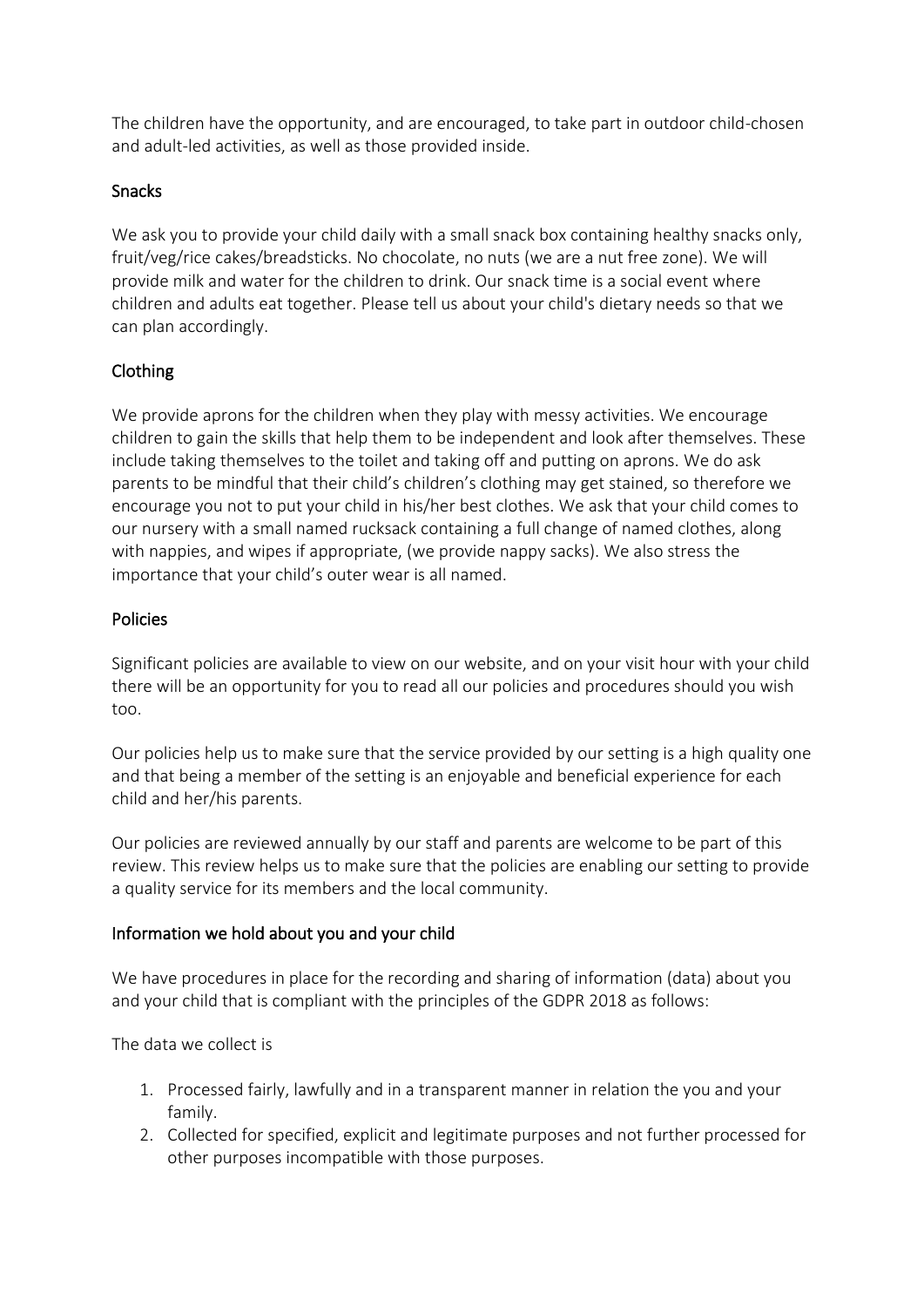- 3. Adequate, relevant and limited to what is necessary in relation to the purposes for which data is processed.
- 4. Accurate and where necessary, kept up to date.
- 5. Kept in a form that permits identification of you and your family for no longer than is necessary for the purposes for which the personal data is processed.
- 6. Processed in a way that ensures appropriate security of this personal data.

# Safeguarding children

Our nursery has a duty under the law to help safeguard children against suspected or actual 'significant harm'. Our employment practice ensures children against the likelihood of abuse in our setting and we have a procedure for managing complaints or allegations against a member of staff.

Our way of working with children and their parents ensures that we are aware of any problems that may emerge and can offer support, including referral to appropriate agencies when necessary, to help families in difficulty.

## Special needs

To make sure that our provision meets the needs of each individual child, we take account of any special needs a child may have. We work to the requirements of the Special Educational Needs and Disability Code of Practice: 0 to 25 years (2015).

Our Special Educational Needs Co-ordinator is Catherine Sharif

## The management of our setting

Our nursery is a Limited Liability Company and is owned and run by the members of this LLP. Of which there are 3 members. The LLP consist of:

- The registered person with Ofsted /Setting Manager: Marie-Louise Raisbeck
- Business Manager/Deputy Manager/Early Years Practitioner: Marie-Louise Raisbeck
- Assistant Manager/Early Years Practitioner/Spanish Teacher: Dunia Ball

## Fees

The fees are £32.50 per day payable termly in advance. Fees must still be paid if children are absent without notice for a short period of time. If your child must be absent over a long period of time, please talk to our manager.

For your child to keep her/his place at our setting, you must pay the fees. (See our terms and conditions). We are in receipt of nursery education funding for two, three- and four-year olds; where funding is not received, then fees apply.